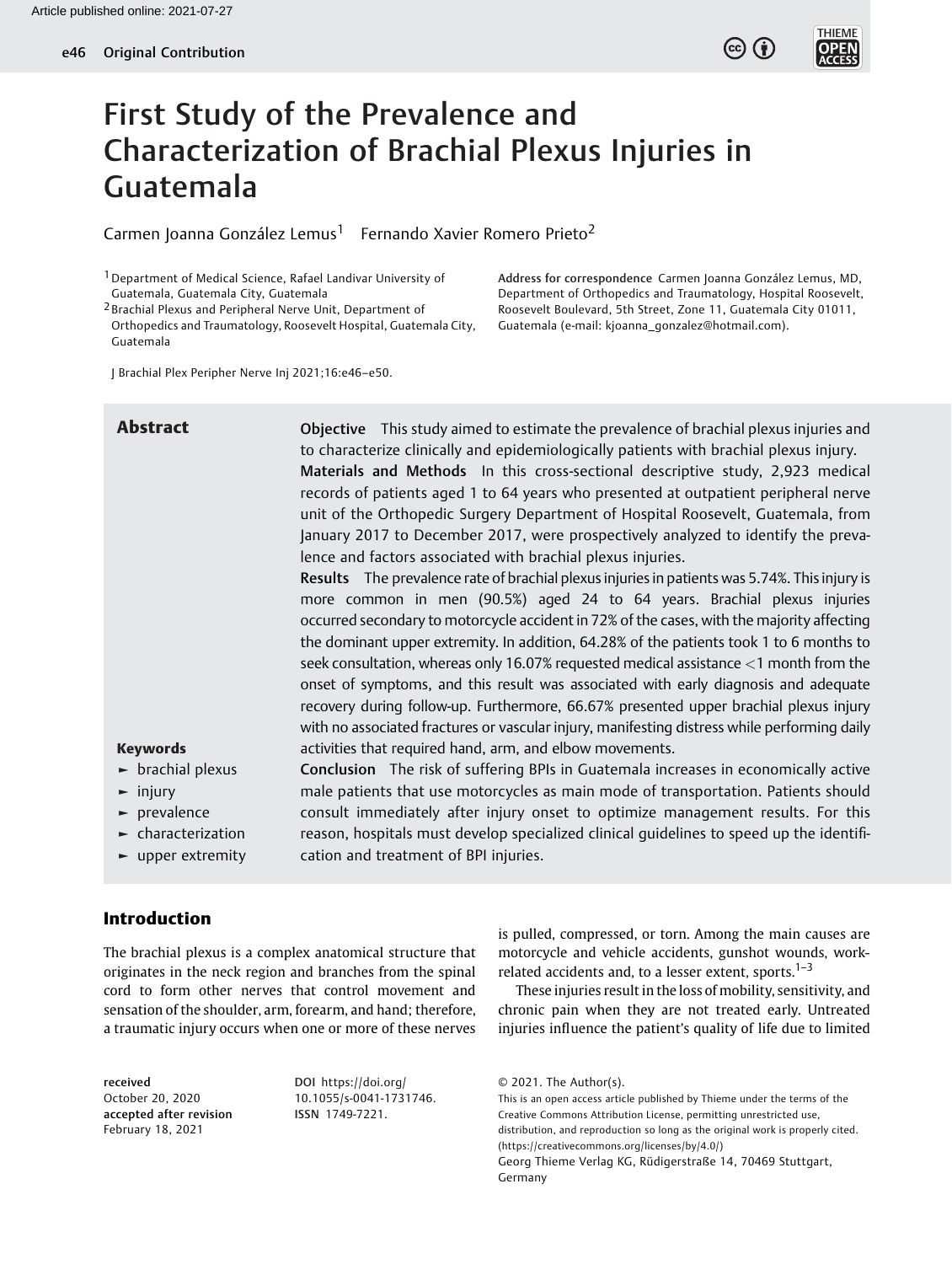movement of the upper limb, which eventually leads to termination from work, generating stress, anxiety, and depression. Patients also tend to isolate themselves or hide their arm because they feel ashamed of its appearance; their self-esteem is thus affected.<sup>2,4</sup>

According to a study conducted in Colombia in 2013, 90% of persons who encountered motorcycle accidents sustained brachial plexus injury (BPI), and accidents were mostly related to alcohol intake. In Uruguay, a country with a high percentage of motorcycle use, in 2016, 90% of patients with blunt trauma had BPI, and of these patients, 80% were men aged 25 to 35 years, and the same male percentage has been found in studies performed in Germany, Egypt, and Brazil.<sup>4-6</sup>

In Guatemala, no statistical data are available on these types of injuries; however, according to the office of the peripheral nerve unit of the Department of Traumatology and Orthopedics in January 2017, 29 patients, mostly men, were recorded to have BPI, and the main causes were motorcycle accidents, bullet wounds, and stab wounds.

Traumatic BPI is repairable when it is detected and surgically treated in the first 6 months of injury onset.<sup>6,7</sup> In Guatemala, in the area of medical public health, Hospital Roosevelt is the only medical center in the public network that has a unit, which was created 4 years ago, with medical and surgical equipment to treat BPIs.

This study aimed to investigate the prevalence and to characterize clinically and epidemiologically patients with BPI in Hospital Roosevelt, Guatemala.

### Materials and Methods

The study was conducted in the outpatient peripheral nerve unit and brachial plexus unit of the Orthopedics and Traumatology Department, Hospital Roosevelt, Guatemala, from January 1, 2017 to December 31, 2017, and 168 records with diagnosis of BPI were selected.

#### Statistical Analysis

A template was prepared in Microsoft Excel 2016, and data obtained from medical records were entered into spreadsheets. Data were organized in tables and graphs and presented as frequencies, percentages, with confidence interval of 95%, which was calculated to analyze information based on the objectives.

#### Results

#### General Prevalence of Brachial Plexus Injury at Hospital Roosevelt, Guatemala

The prevalence of BPIs was 5.74%, which was higher in February and April, and the monthly prevalence was higher than the general prevalence of 8.93 and 8.47%, respectively. In April, only one patient aged  $\langle 1 \rangle$  year presented to the peripheral nerve unit throughout the year (►Table 1).

Among patients who sought treatment, 141 adults (aged 20–64 years) and 17 adolescents visited the unit for BPI treatment (►Table 2).

With regard to sex, 152 (90.5%) men and 16 (9.5%) women presented this condition (►Table 3).

As regards the interval from date of injury to date of consultation, 28 patients presented to the unit for BPI within 1 month from injury, 52 between 1 and 3 months, 56 took 3 to 6 months, 25 waited 6 months to 1 year, and 8 waited  $>1$ year (►Table 4).

The medical records of patients who presented to the outpatient peripheral nerve and brachial plexus unit of the

Table 1 Prevalence of brachial plexus injury in adult patients who presented to the outpatient peripheral nerve and brachial plexus unit of the Orthopedics and Traumatology Department of Hospital Roosevelt, Guatemala in 2017

| <b>Months</b>  | Total patients with | <b>Total patients</b> | Total patients who  | Prevalence |
|----------------|---------------------|-----------------------|---------------------|------------|
|                | other injuries      | with BP lesion        | sought consultation | (%)        |
| <b>January</b> | 233                 | 20                    | 253                 | 7.90       |
| February       | 204                 | 20                    | 224                 | 8.93       |
| March          | 257                 | 20                    | 277                 | 7.22       |
| April          | 227                 | 21                    | 248                 | 8.47       |
| May            | 264                 | 20                    | 284                 | 7.04       |
| <b>June</b>    | 273                 | 11                    | 284                 | 3.87       |
| July           | 271                 | 11                    | 282                 | 3.90       |
| August         | 195                 | 7                     | 202                 | 3.46       |
| September      | 154                 | 12                    | 166                 | 7.23       |
| October        | 276                 | 10                    | 286                 | 3.50       |
| November       | 266                 | 7                     | 272                 | 2.57       |
| December       | 135                 | 9                     | 145                 | 6.21       |
| Total          | 2,755               | 168                   | 2,923               | 5.74       |

Abbreviation: BP, brachial plexus.

Note: Own elaboration based on data collection form 1 ( $n = 2,923$ ).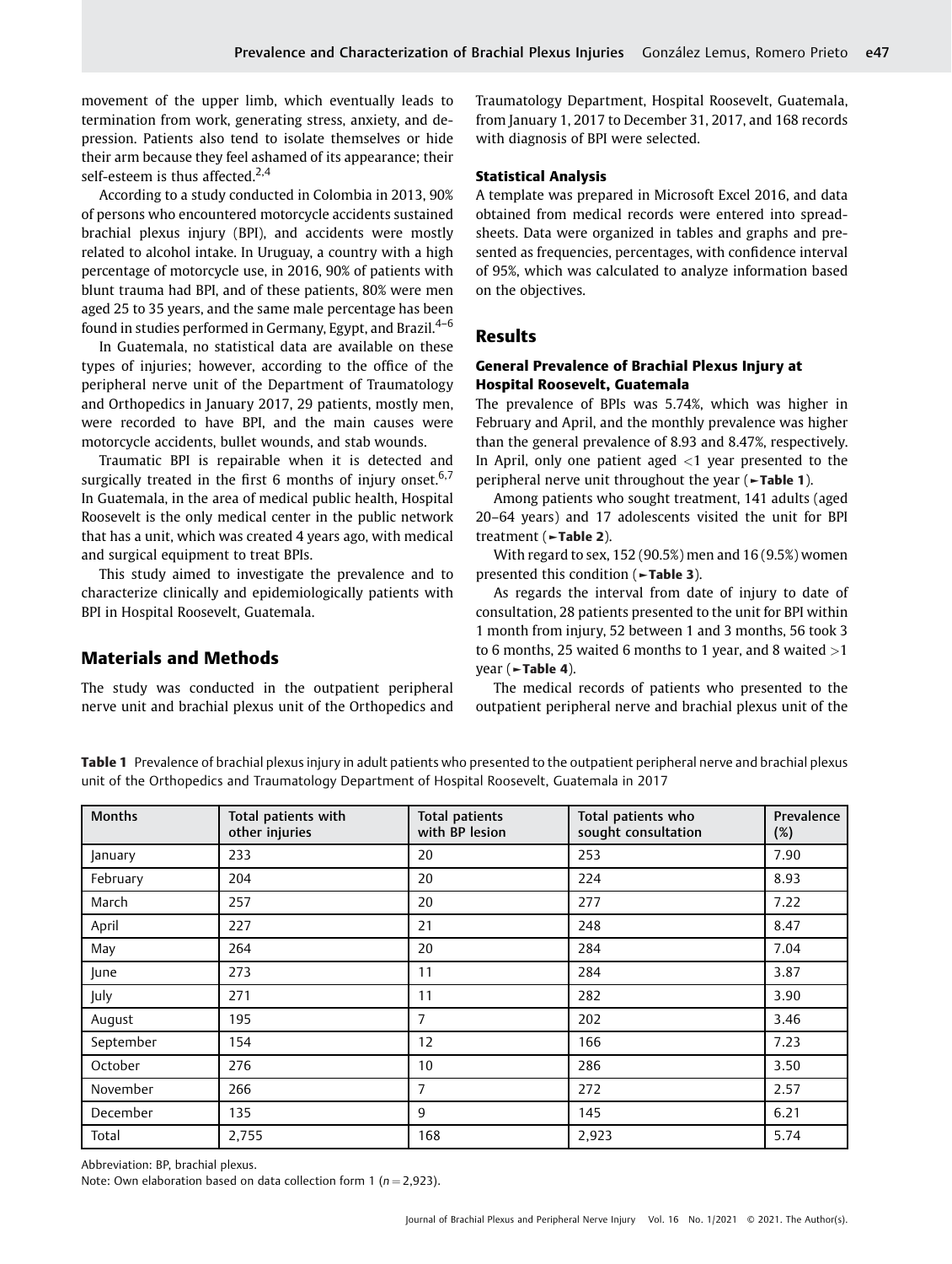Table 2 Age (years) of patients who consulted in the outpatient peripheral nerve and brachial plexus unit of the Orthopedics and Traumatology Department of Hospital Roosevelt, Guatemala in 2017

| Age range (y) | <b>Patients</b> | $CI(-)$ | $CI(+)$ |
|---------------|-----------------|---------|---------|
| $0 - 1$       |                 | $-0.57$ | 1.76    |
| $1 - 11$      |                 | U       |         |
| $12 - 19$     | 24              | 5.56    | 14.68   |
| $20 - 64$     | 141             | 78.37   | 89.48   |
| > 64          |                 | $-0.45$ | 2.83    |

Abbreviation: CI, confidence interval.

Note: Own elaboration based on data collection form 1 ( $n = 168$ ).

Table 3 Sex distribution of adult patients who consulted the outpatient peripheral nerve and brachial plexus unit of the Orthopedics and Traumatology Department, Hospital Roosevelt, Guatemala in 2017

| Sex    |     |       | ้  |    |
|--------|-----|-------|----|----|
| Male   | 152 | 90.5% | 86 | 95 |
| Female | 16  | 9.5%  |    | 14 |

Abbreviation: CI, confidence interval.

Note: Own elaboration based on data collection form 1 ( $n = 168$ ).

Table 4 Delay time from date of injury to patient consultation at the outpatient peripheral nerve and brachial plexus unit of the Orthopedics and Traumatology Department of Hospital Roosevelt, Guatemala in 2017

| Time until<br>consultation | Number of<br>patients |        | CI $(-)$ | $CI (+)$ |
|----------------------------|-----------------------|--------|----------|----------|
| 1 mo                       | 27                    | 16.07% |          | 22       |
| $1-3$ mo                   | 52                    | 30.95% |          | 38       |
| $3-6$ mo                   | 56                    | 33.33% |          | 40       |
| 6 mo to 1 $v$              | 25                    | 14.88% |          | 20       |
| $>1$ v                     | 8                     | 4.76%  |          |          |

Abbreviation: CI, confidence interval.

Note: Own elaboration based on data collection form 1 ( $n = 168$ ).

Orthopedics and Traumatology Department of Hospital Roosevelt, Guatemala were reviewed, and a total of 2,923 patients presented for consultation from January 2017 to December 2017, of which 168 patients sought treatment for BPIs, including one child and 167 adults.

The prevalence is higher in February and April. The infant prevalence of BPIs was 0.40%; throughout the year (April), only one child presented for BPI.

As regards the mechanism of injury, 64.3% of the patients sustained BPI following a motorcycle accident, and 18.5% following a car accident. Most of the BPIs are caused by street-related accidents (►Table 5).

Based on data collected during physical examination of all patients diagnosed with BPI, 66.67% had an upper lesion and 22.6% had total lesion (►Table 6).

Table 5 Mechanism of injury in adult patients who consulted to the outpatient peripheral nerve and brachial plexus units of the Orthopedics and Traumatology Department, Hospital Roosevelt, Guatemala in 2017

| Mechanism of injury |     |       |
|---------------------|-----|-------|
| Motorcycle accident | 108 | 64.3% |
| Car accident        | 31  | 18.5% |
| Falls               | 13  | 7.7%  |
| Assaults            | 10  | 6%    |
| Bicycle accident    | 3   | 1.8%  |
| Run-over            | フ   | 1.2%  |
| Obstetrics          |     | 0.6%  |

Note: Own elaboration based in data collection ( $n = 168$ ).

Table 6 Type of brachial plexopathy in patients who consulted to the outpatient clinic of the Traumatology and Orthopedics Department in 2017

| Level of brachial plexus injury |     |        |  |
|---------------------------------|-----|--------|--|
| Upper injury                    | 112 | 66.67% |  |
| Lower injury                    | 18  | 10.71% |  |
| Total injury                    | 38  | 22.61% |  |

Note: Own elaboration based in data collection ( $n = 168$ ).

### Analysis and Discussion

In this study, 83.93% of the patients with BPI belonged to the 20 to 64 age group (95% confidence interval [CI]: 78–89), and 10.1% belonged to the 12 to 19 age group (95% CI: 6–15). This finding suggest that adults are at a higher risk for BPI, since they are engaged in higher risk jobs ( $p = 1.2635$  e-08). In an epidemiological study performed in Brazil, Faglioni et al reported a mean age of 28.38 years.<sup>8</sup>

Up to 95% of the cases were recorded in men and 10% in women and this result is consistent with the literature, international studies have described that BPI occurs more often in men.<sup>8,9</sup> However, in the analysis using Chi-square test, women aged <18 years are more susceptible to BPI  $(p = 0.00024164)$ ; however, men have the highest occupational risk ( $p = 1.4395$  e-06), that is, men more often sustain injury due to nonwork activities such as driving. For this reason, a strong association was found between men and use of vehicle to get around ( $p = 0.02698$ ), with vehicle accidents as the main cause of most BPIs.

In this study, 54% (95% CI: 47–62) of the patients have a partner, and 46% (95% CI: 38–53) do not have a partner. This result indicates that the majority of the patients have a family, and most of these patients were men who provided financial support to their family. The occurrence of BPI in this population affects both socioeconomic aspect and family life, since in Guatemala the majority of the population work on their own initiative, that is, they were only paid by the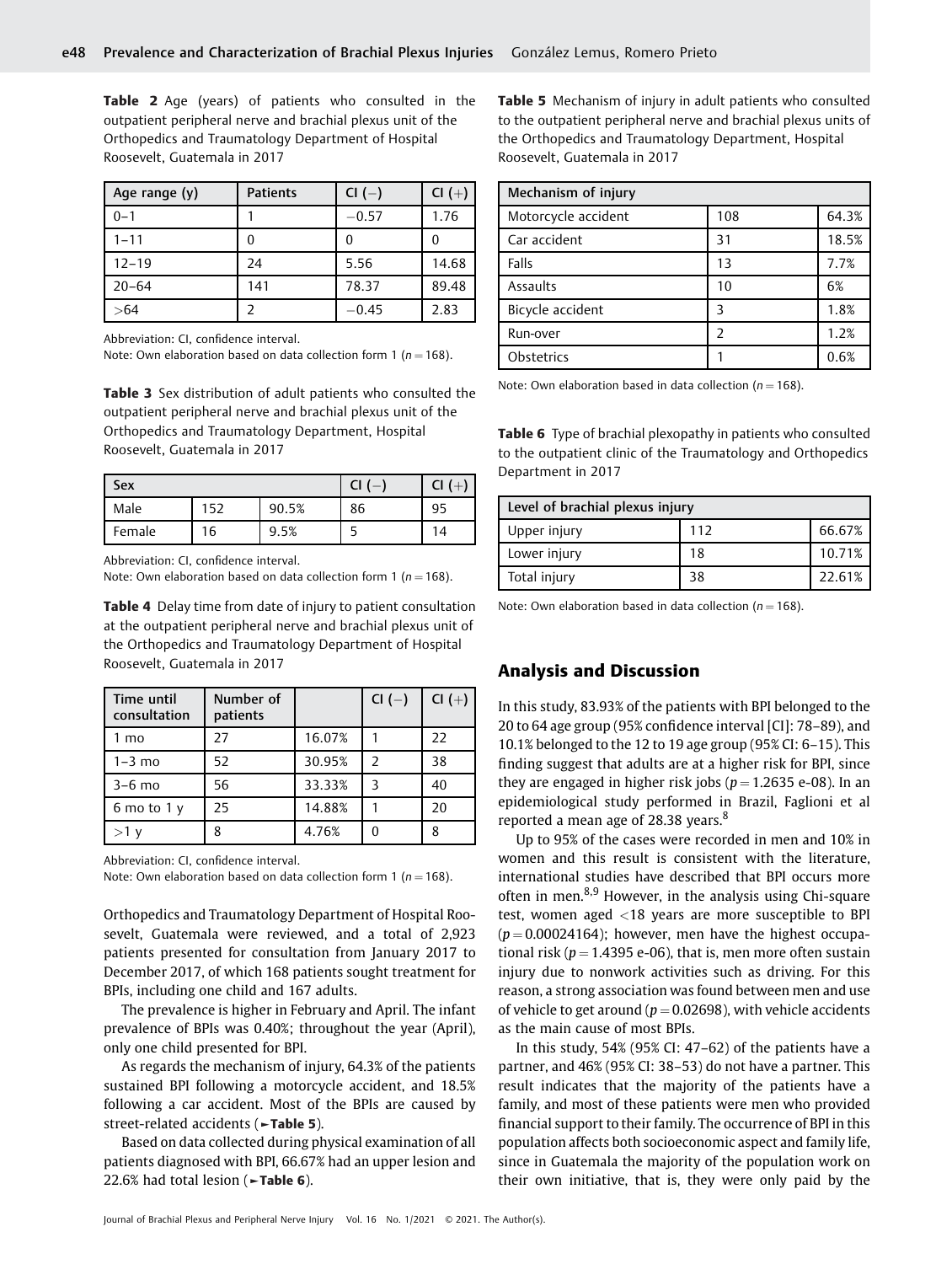number of days worked. Therefore, early and timely detection of BPI is important to avoid sequelae that cause permanent disability.

The occupations of patients who consulted for PBIs were also investigated to determine whether an occupational risk is associated with BPI. In this study,  $20.8\%$  ( $n = 35$ ) were messengers, 16.1% ( $n = 27$ ) were students, 10.1% ( $n = 17$ ) were food delivery workers, 8.9% ( $n = 15$ ) were pilots, 8.3%  $(n = 14)$  were maintenance workers, and 8.3%  $(n = 14)$  were construction workers, the highest percentage being the messengers. Notwithstanding the occupational risk, these lesions are more related to the means of transportation, by which most used motorcycles (64.3%). This result coincides with those of studies performed in Brazil, Uruguay, Egypt, and Colombia, where the majority of the patients who presented with this injury used motorcycles as a means of transportation.<sup>5,8,9</sup>

As regards the interval from injury onset to consultation date, 80.35% of the patients sought treatment from 1 to 6 months. Therefore, most of the patients sought medical assistance before the 6-month time limit, which was reported to be associated with favorable surgical outcomes.<sup>10</sup>

In this cross-sectional study, 54% of the patients with BPI did not have associated fractures, while 46% presented fractures. This finding is related to the long waiting time until consultation because there were initially no visible injuries or activity limitations. Those with fractures were treated for related bone injuries; however, they were not evaluated by BPIs for this reason. This finding is different from the results of Li et al in Guangxi, China, where 76.27% of the cases had accompanying fractures.<sup>11</sup>

In this study, 81% of the patients did not suffer from any comorbidity detected upon consultation. The comorbidities recorded among the 19% were arterial hypertension and type 2 diabetes mellitus. These comorbidities were reported in patients who worked as messengers or construction workers and were related infallibly with poor eating habits.

In this study, 66.67% of the patients had an upper extremity BPI, which causes difficulty in performing activities of daily living, since it affects the mobility of the shoulder and elbow. Moreover, 22.61% presented a total BPI, in which patients not only lost upper limb mobility, but also suffered from significant pain that interferes with daily life and is the main reason for consultation. In addition, 10.71% of the patients presented with a lower BPI that does not allow hand mobility.

In patients with BPI, 90% had dominant limb injury, with 60% affecting the right arm. Thus, BPI generally occurs in the dominant limb in cases with direct contusions.

An electromyogram was performed on all patients as a complementary diagnostic study, and no other examinations were performed due to the high costs of more complex tests such as magnetic resonance imaging.

In this study, 20% of the patients who consulted the outpatient facility reported a history of previous surgeries for associated injuries such as fractures and/or vascular lesions occurred at the time of the initial traumatism.

Moreover, 48.21% had skin lesions and soft tissue injuries, with pain as the main complaint after the first month of injury. Muscle pain referred in these patients is associated with considerable work limitation, which explains the need for consultation.

Most patients took 1 to 6 months to receive an adequate diagnosis and subsequent treatment. Notably, most of the patients were referred from different hospitals in the national public health system or private hospitals, and all had already consulted more than one doctor for the same injury.

## Conclusions

- The general prevalence of BPIs in the Hospital Roosevelt of Guatemala is up to 5.74%.
- Injuries are mostly caused by motorcycle and vehicle accidents.
- The populations at risk for BPIs are economically active male adults who travel by motorcycle, with less regard for the risk level of their occupation.
- Most common injuries were upper BPIs, these injuries frequently developed in the dominant extremities.

## Recommendations

- Further studies should take into account other hospitals and other regions of the country where a larger database can be generated and results can be compared.
- Subsequent study to assess the prevalence of obstetrical brachial plexus paralysis in Guatemala.
- Further study should investigate the efficacy of treatments offered to patients after they have been evaluated and diagnosed in the Department of Traumatology and Orthopedics of Hospital Roosevelt.
- Study results should be disseminated widely to medical staff, residents of traumatology and orthopedics, emergency service, and other relevant departments of Hospital Roosevelt so that injuries are diagnosed early and thus sequelae are reduced.

| Funding |  |
|---------|--|
| None.   |  |

Conflict of Interest None declared.

#### References

- 1 Rodríguez-Aceves C, Cárdenas-Mejía A. Oneyear experience at the General Hospital "Manuel Gea González" in nerve injuries of the upper limb and brachial plexus. Arch Neurosci 2013;18(03): 120–125
- 2 Garozzo D. Brachial plexus injuries, how to diagnose them and when to treat them. Orthotips Rovigo Italy 2012;8(01):7–16
- 3 Vergara Amador E. Brachial plexus trauma: current concepts in surgical diagnosis and treatment. Rev Col Med Fis Rehab 2013;23 (02):160–169
- 4 Eser F, Aktekin LA, Bodur H, Atan C. Etiological factors of traumatic peripheral nerve injuries. Neurol India 2009;57(04):434–437
- 5 Martínes F, Pinazzo S, Suarez E, Moragues R. Traumatic brachial plexus injuries in Uruguay. Clinical-epidemiological study on 50 patients. Magazine Uruguaya Med Int 2016;3(01):69–75